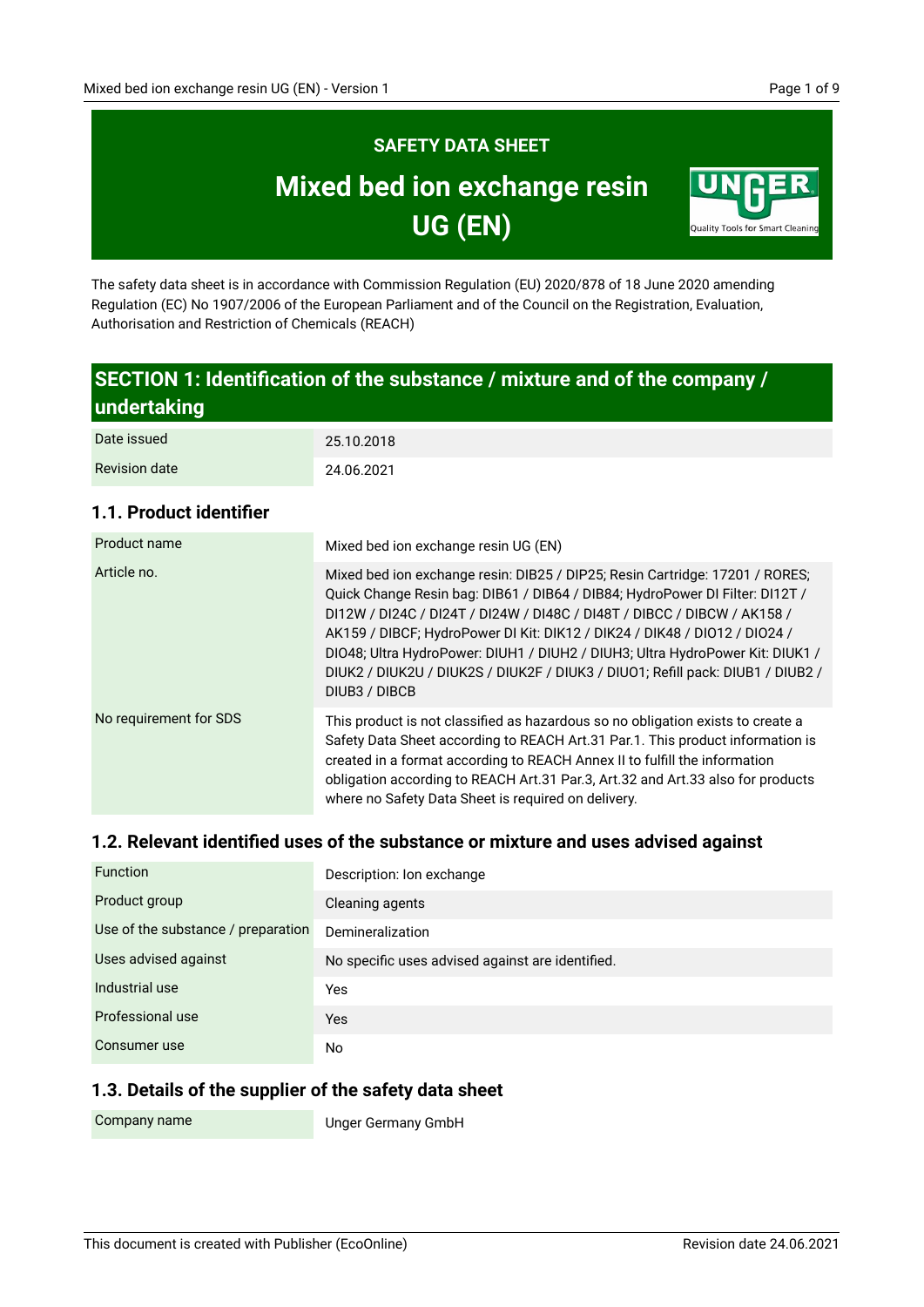| Postal address   | Piepersberg 44             |
|------------------|----------------------------|
| Postcode         | D-42653                    |
| City             | Solingen                   |
| Country          | Germany                    |
| Telephone number | +49 (0) 212 2207 0         |
| Fax              | +49 (0) 212 2207 222       |
| Email            | compliance@ungerglobal.com |
| Website          | www.ungerglobal.com        |

### **1.4. Emergency telephone number**

| Emergency telephone | Telephone number: +49 (0) 212 22 07 0                                          |
|---------------------|--------------------------------------------------------------------------------|
|                     | Description: Business hours: Monday to Thursday 8 am $-5$ pm, Friday 8 am $-4$ |
|                     | pm                                                                             |

# **SECTION 2: Hazards identification**

### **2.1. Classification of the substance or mixture**

| CLP classification, notes | Acc. to the criteria of the Regulation (EC) No. 1272/2008 (CLP) not classified as<br>hazardous.                                                                                                                                                                        |
|---------------------------|------------------------------------------------------------------------------------------------------------------------------------------------------------------------------------------------------------------------------------------------------------------------|
| 2.2. Label elements       |                                                                                                                                                                                                                                                                        |
| Precautionary statements  | P102 Keep out of reach of children.<br>P305 + P351 + P338 IF IN EYES: Rinse cautiously with water for several minutes.<br>Remove contact lenses, if present and easy to do. Continue rinsing.<br>P337 + P313 If eye irritation persists: Get medical advice/attention. |

#### **2.3. Other hazards**

| Physicochemical effects                     | Spilled resin is a slipping hazard.                                  |
|---------------------------------------------|----------------------------------------------------------------------|
| Health effect                               | Resin can cause eye and skin irritation, avoid eye and skin contact. |
| <b>Environmental effects</b>                | Cf. section 12 for information on ecology.                           |
| Symptoms and effects of potential<br>misuse | No information required.                                             |

# **SECTION 3: Composition / information on ingredients**

#### **3.2. Mixtures**

| <b>Substance</b>           | <b>Identification</b>                                                              |                     | <b>Classification</b>                     | <b>Contents</b>   | <b>Notes</b> |
|----------------------------|------------------------------------------------------------------------------------|---------------------|-------------------------------------------|-------------------|--------------|
| Cation exchange resin (EU) |                                                                                    | CAS No.: 69011-18-3 | Eye Irrit. 2; H319                        | $50 - 60$ % wt/wt |              |
| Anion exchange resin (EU)  |                                                                                    | CAS No.: 69011-20-7 | Skin Irrit. 2; H315<br>Eye Irrit. 2; H319 | $40 - 50$ % wt/wt |              |
| Description of the mixture | Spherical particles: +1,2 mm < 5%, - 0,3 mm < 1% Solid. Amber.<br>Stored in water. |                     |                                           |                   |              |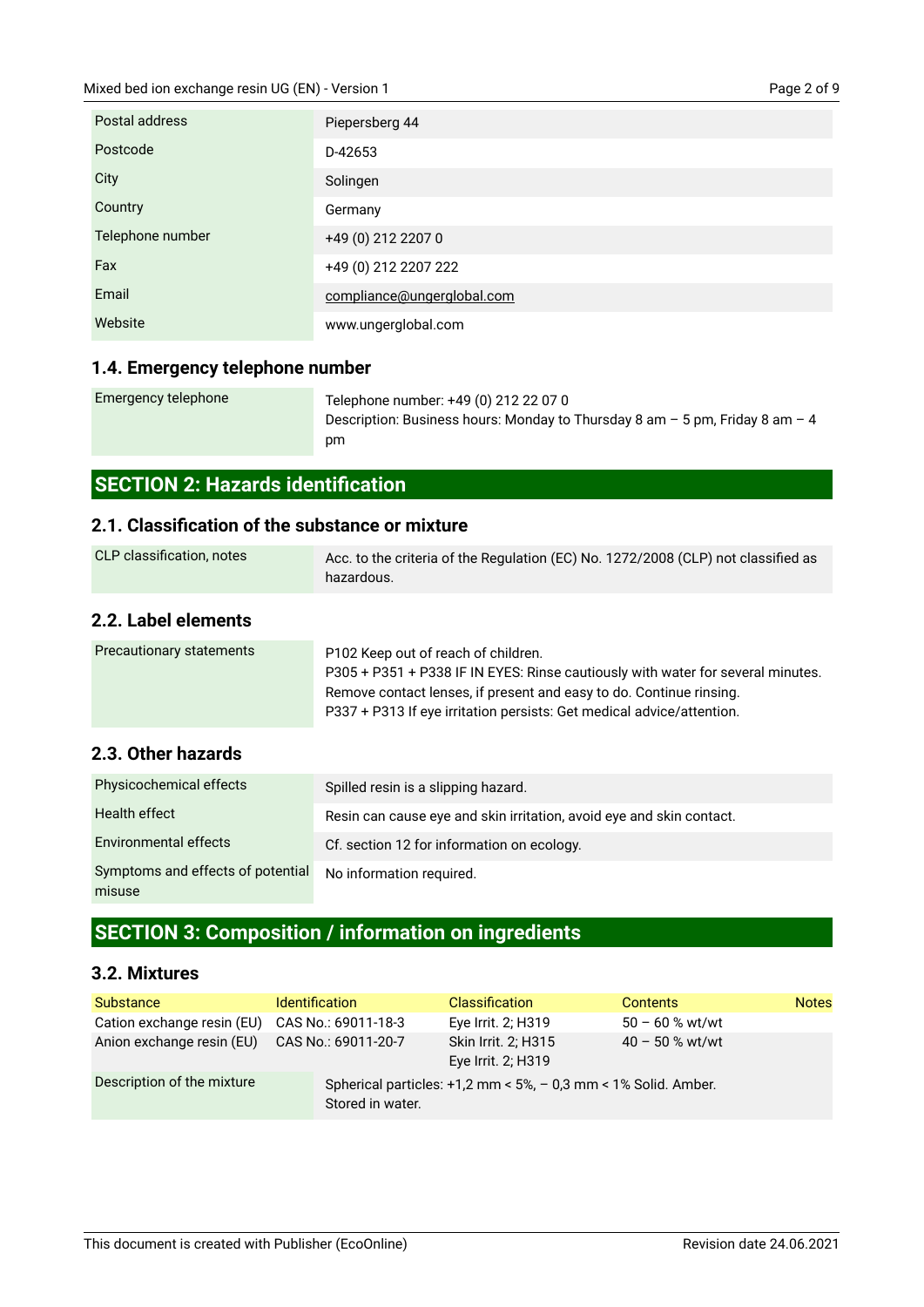### **SECTION 4: First aid measures**

#### **4.1. Description of first aid measures**

| General      | Place unconscious person on the side in the recovery position and ensure<br>breathing can take place. If medical advice is needed, have product container or<br>label at hand.                                  |
|--------------|-----------------------------------------------------------------------------------------------------------------------------------------------------------------------------------------------------------------|
| Inhalation   | Due to the physical form the risk of inhalation is minimal. IF INHALED: Move into<br>fresh air and keep at rest.                                                                                                |
| Skin contact | Wash skin with soap and water.                                                                                                                                                                                  |
| Eye contact  | Immediately flush with plenty of water for up to 15 minutes. Remove any contact<br>lenses and open evelids widely. If irritation persists: Seek medical attention and<br>bring along these instructions.        |
| Ingestion    | Immediately rinse mouth and drink plenty of water (200-300 ml). Never give liquid<br>to an unconscious person. DO NOT INDUCE VOMITING! If medical advice is<br>needed, have product container or label at hand. |

#### **4.2. Most important symptoms and effects, both acute and delayed**

| Acute symptoms and effects | Cf. section 11.1 - information on toxicological effects. |
|----------------------------|----------------------------------------------------------|
|----------------------------|----------------------------------------------------------|

#### **4.3. Indication of any immediate medical attention and special treatment needed**

Decontamination, symptomatic treatment. No special antidote known.

# **SECTION 5: Firefighting measures**

#### **5.1. Extinguishing media**

| Suitable extinguishing media | Product doesn't ignite. Use fire-extinguishing media appropriate for surrounding<br>materials. |
|------------------------------|------------------------------------------------------------------------------------------------|
| Improper extinguishing media | Water iet.                                                                                     |

#### **5.2. Special hazards arising from the substance or mixture**

| Fire and explosion hazards    | This product is not flammable.                                                                                                            |
|-------------------------------|-------------------------------------------------------------------------------------------------------------------------------------------|
| Hazardous combustion products | Carbon dioxide (CO2). Carbon monoxide (CO). Hydrocarbons. Organic<br>decomposition products. Sulfur dioxide (SO2). Sulfur trioxide (SO3). |

#### **5.3. Advice for firefighters**

| Personal protective equipment | In case of inadequate ventilation wear respiratory protection. Use personal |  |
|-------------------------------|-----------------------------------------------------------------------------|--|
|                               | protective equipment as required.                                           |  |

# **SECTION 6: Accidental release measures**

#### **6.1. Personal precautions, protective equipment and emergency procedures**

| General measures             | Avoid dust formation. Avoid contact with eyes and skin.                       |
|------------------------------|-------------------------------------------------------------------------------|
| Personal protection measures | Ensure suitable personal protection (including respiratory protection) during |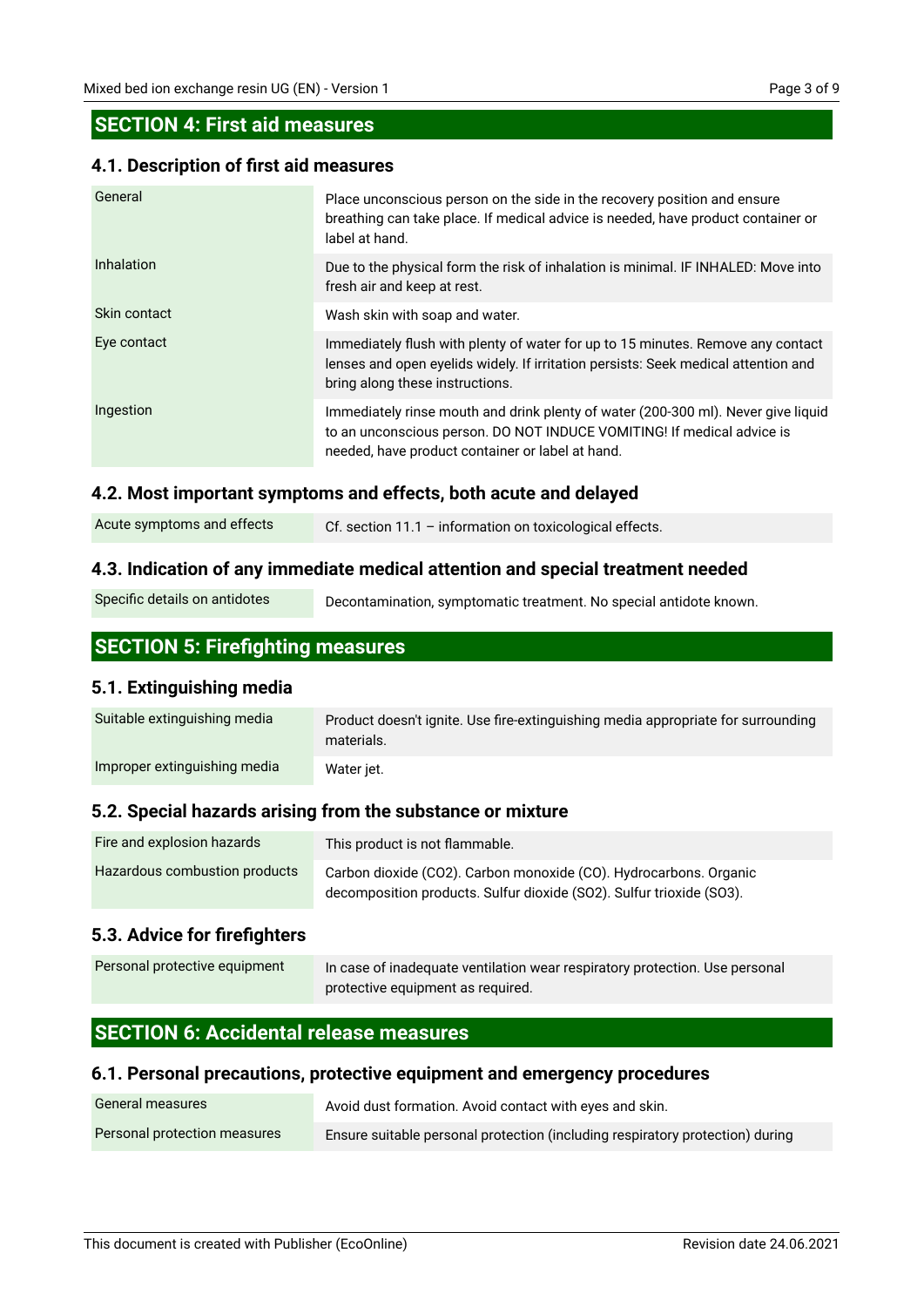|                          | removal of spillages in a confined area.                                                                         |
|--------------------------|------------------------------------------------------------------------------------------------------------------|
| For emergency responders | In case of inadequate ventilation wear respiratory protection. Use personal<br>protective equipment as required. |

#### **6.2. Environmental precautions**

| Environmental precautionary | Avoid discharge into drains, water courses or onto the ground. |
|-----------------------------|----------------------------------------------------------------|
| measures                    |                                                                |

#### **6.3. Methods and material for containment and cleaning up**

Clean up

Sweep up and place into an appropriate container.

#### **6.4. Reference to other sections**

Other instructions

Cf. section 8 for personal protection, and section 13 for waste disposal.

| <b>SECTION 7: Handling and storage</b> |  |  |  |
|----------------------------------------|--|--|--|
|                                        |  |  |  |

#### **7.1. Precautions for safe handling**

| Handling | Observe good chemical hygiene practices. Avoid contact with eyes and      |
|----------|---------------------------------------------------------------------------|
|          | prolonged skin contact. Avoid eating, drinking and smoking when using the |
|          | product.                                                                  |

#### **7.2. Conditions for safe storage, including any incompatibilities**

| Storage | Store at moderate temperatures in dry, well ventilated area. |
|---------|--------------------------------------------------------------|
|         |                                                              |

#### **Conditions for safe storage**

| Requirements for storage rooms  | Storage in gateways, passages, stairways, hallways open to public, roofs, attics, |
|---------------------------------|-----------------------------------------------------------------------------------|
| and vessels                     | cellars and workrooms is not advisable.                                           |
| Advice on storage compatability | No incompatibilities known.                                                       |

#### **7.3. Specific end use(s)**

Recommendations

Cf. section 1.2

## **SECTION 8: Exposure controls / personal protection**

#### **8.1. Control parameters**

| Biological limit value | Recommended monitoring procedures: NIOSH 0500: Total particulates not |
|------------------------|-----------------------------------------------------------------------|
|                        | otherwise regulated.                                                  |
|                        | OSHA PV2121: Gravimetric determination.                               |

#### **8.2. Exposure controls**

#### **Precautionary measures to prevent exposure**

| Organisational measures to | Thoroughly clean hands, forearms, and face after handling of the product, before |
|----------------------------|----------------------------------------------------------------------------------|
| prevent exposure           | eating, drinking and lavatory use, and at the end of the work shift.             |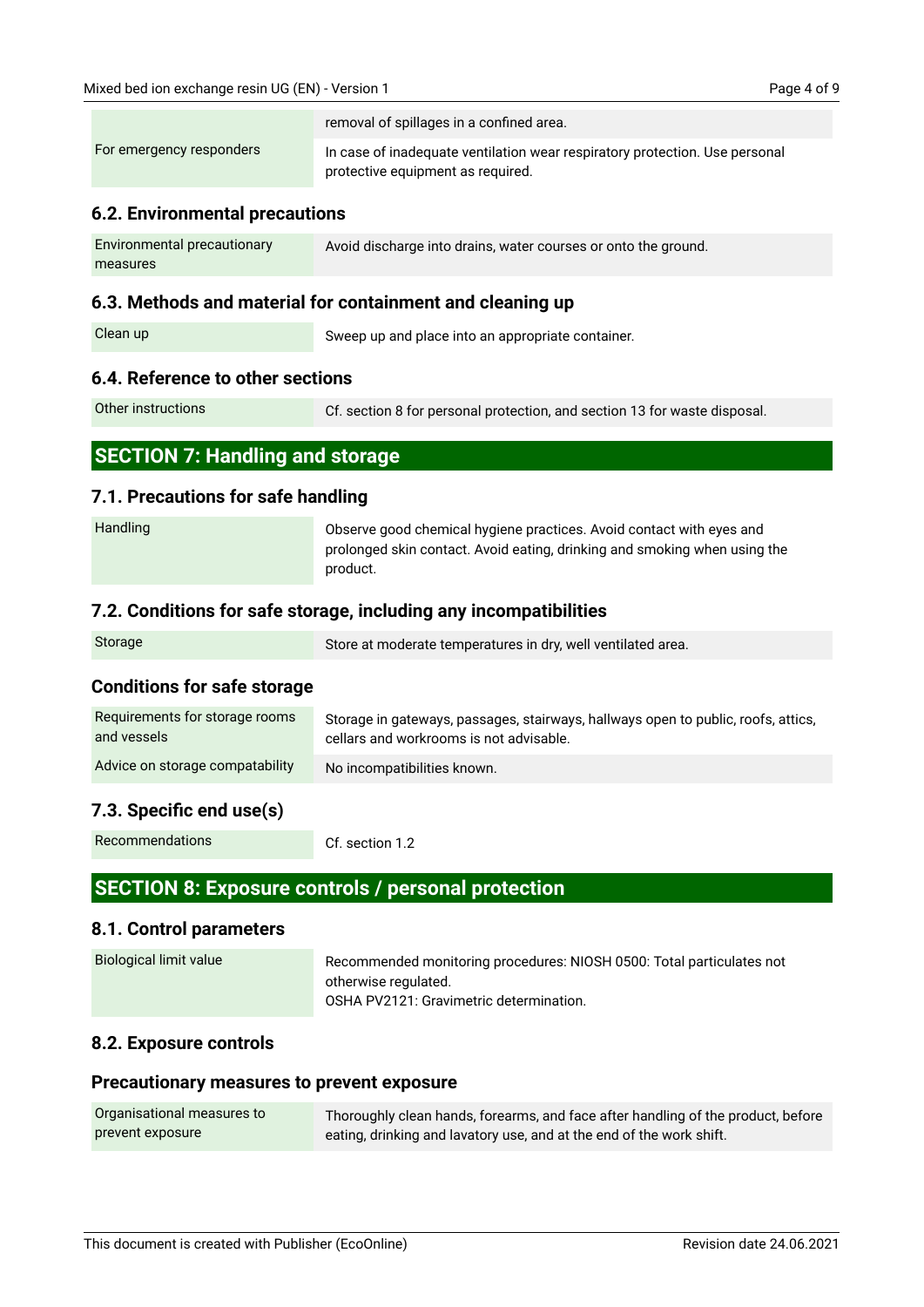| Technical measures to prevent<br>exposure      | Use engineering controls to reduce air contamination to permissible exposure<br>level.                                                                                                                                           |
|------------------------------------------------|----------------------------------------------------------------------------------------------------------------------------------------------------------------------------------------------------------------------------------|
| Eye / face protection                          |                                                                                                                                                                                                                                  |
| Suitable eye protection                        | Wear approved chemical safety goggles where eye exposure is reasonably<br>probable.                                                                                                                                              |
| <b>Hand protection</b>                         |                                                                                                                                                                                                                                  |
| Skin- / hand protection, short term<br>contact | For prolonged or repeated skin contact use suitable protective gloves.                                                                                                                                                           |
| <b>Skin protection</b>                         |                                                                                                                                                                                                                                  |
| Skin protection remark                         | Wear appropriate clothing to prevent repeated or prolonged skin contact.                                                                                                                                                         |
| <b>Respiratory protection</b>                  |                                                                                                                                                                                                                                  |
| Respiratory protection necessary<br>at         | Under normal conditions of use respiration protection should not be required.                                                                                                                                                    |
| Hygiene / environmental                        |                                                                                                                                                                                                                                  |
| Specific hygiene measures                      | No specific hygiene procedures noted, but good personal hygiene practices are<br>always advisable. When using do not eat, drink or smoke. Wash at the end of<br>each work shift and before eating, smoking and using the toilet. |

# **SECTION 9: Physical and chemical properties**

# **9.1. Information on basic physical and chemical properties**

| <b>Physical state</b>         | Solid. Spherical particles: $+1,2$ mm < 5%, $-0,3$ mm < 1%                  |
|-------------------------------|-----------------------------------------------------------------------------|
| Colour                        | Amber.                                                                      |
| Odour                         | Almost odourless.                                                           |
| pH                            | Status: In delivery state<br>Comments: No data recorded.                    |
|                               | Status: In aqueous solution<br>Value: $6 - 8$<br>Method: aqueous suspension |
| Melting point / melting range | Comments: No data recorded.                                                 |
| Boiling point / boiling range | Comments: No data recorded.                                                 |
| Flash point                   | Value: $> 230 °C$<br>Comments: Dry product beginning to inflame             |
| Evaporation rate              | Comments: No data recorded.                                                 |
| Flammability                  | No data recorded.                                                           |
| Vapour pressure               | Comments: No data recorded.                                                 |
| Vapour density                | Comments: No data recorded.                                                 |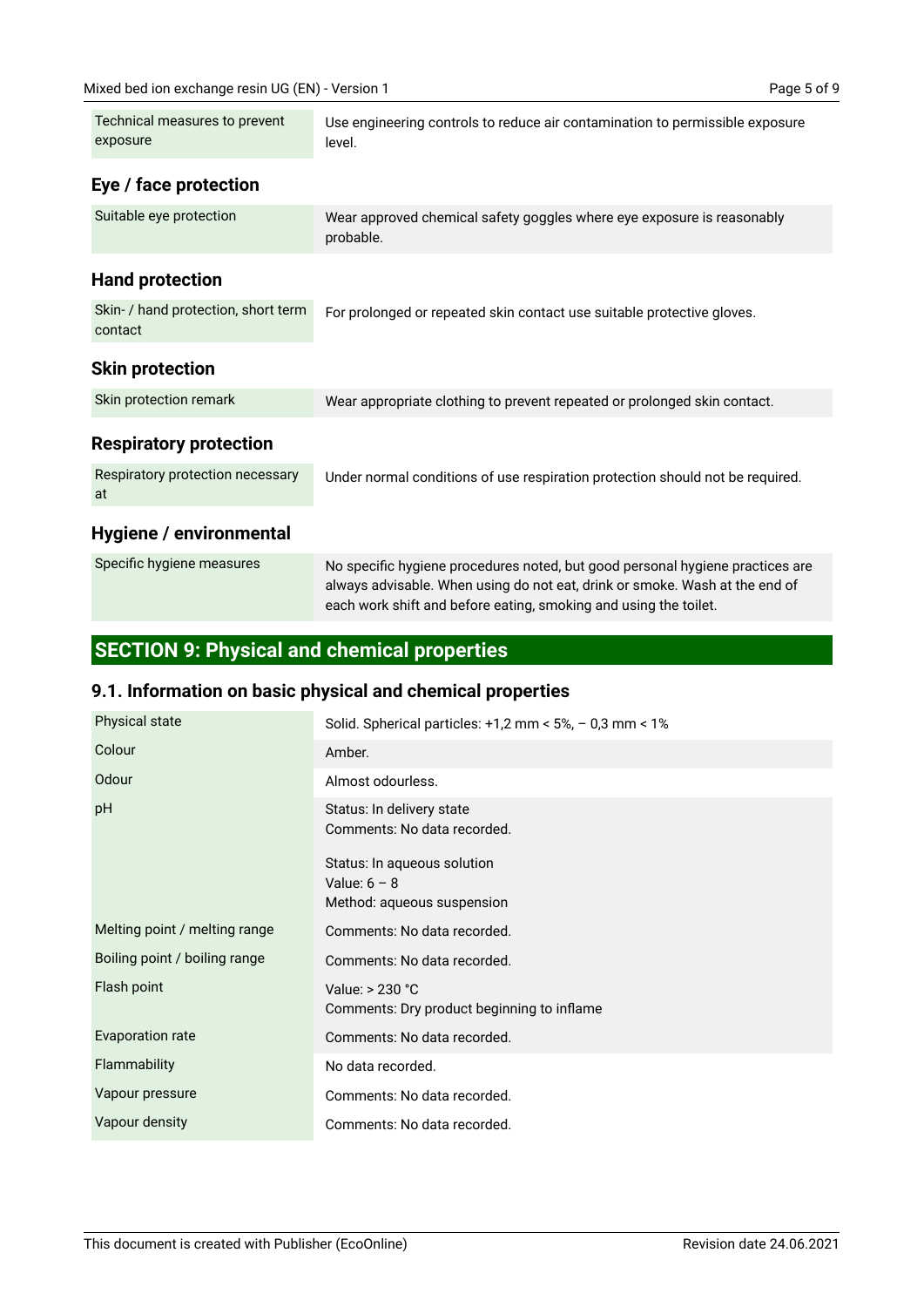| Relative density            | Value: $1,2$ g/cm <sup>3</sup><br>Temperature: 20 °C |  |
|-----------------------------|------------------------------------------------------|--|
| Solubility                  | Medium: Water<br>Comments: Insoluble in water.       |  |
| Auto-ignition temperature   | Value: $>$ 500 $^{\circ}$ C                          |  |
| Decomposition temperature   | Comments: No data recorded.                          |  |
| <b>Viscosity</b>            | Comments: No data recorded.                          |  |
| <b>Explosive properties</b> | Not explosive                                        |  |
| Oxidising properties        | Not oxidizing                                        |  |
|                             |                                                      |  |

### **9.2. Other information**

| Softening point         | Comments: No data available |
|-------------------------|-----------------------------|
| <b>Physical hazards</b> |                             |
| Content of VOC          | Comments: No data available |
| Particle size           | Comments: No data recorded. |

# **SECTION 10: Stability and reactivity**

#### **10.1. Reactivity**

| Reactivity                               | Stable in normal conditions.                                                 |  |
|------------------------------------------|------------------------------------------------------------------------------|--|
| 10.2. Chemical stability                 |                                                                              |  |
| <b>Stability</b>                         | Stable under normal temperature conditions and recommended use.              |  |
| 10.3. Possibility of hazardous reactions |                                                                              |  |
| Possibility of hazardous reactions       | No hazardous reactions under regular storage and handlings conditions known. |  |
| 10.4. Conditions to avoid                |                                                                              |  |
| Conditions to avoid                      | Heating.                                                                     |  |

### **10.5. Incompatible materials**

Materials to avoid

Strong oxidising substances.

# **10.6. Hazardous decomposition products**

Thermal decomposition or combustion may liberate carbon oxides and other toxic gases or vapours. Carbon monoxide (CO). Carbon dioxide (CO2). Nitrous gases (NOx). Sulphurous gases (SOx). Organic decomposition products. Hazardous decomposition products

# **SECTION 11: Toxicological information**

# **11.1. Information on toxicological effects**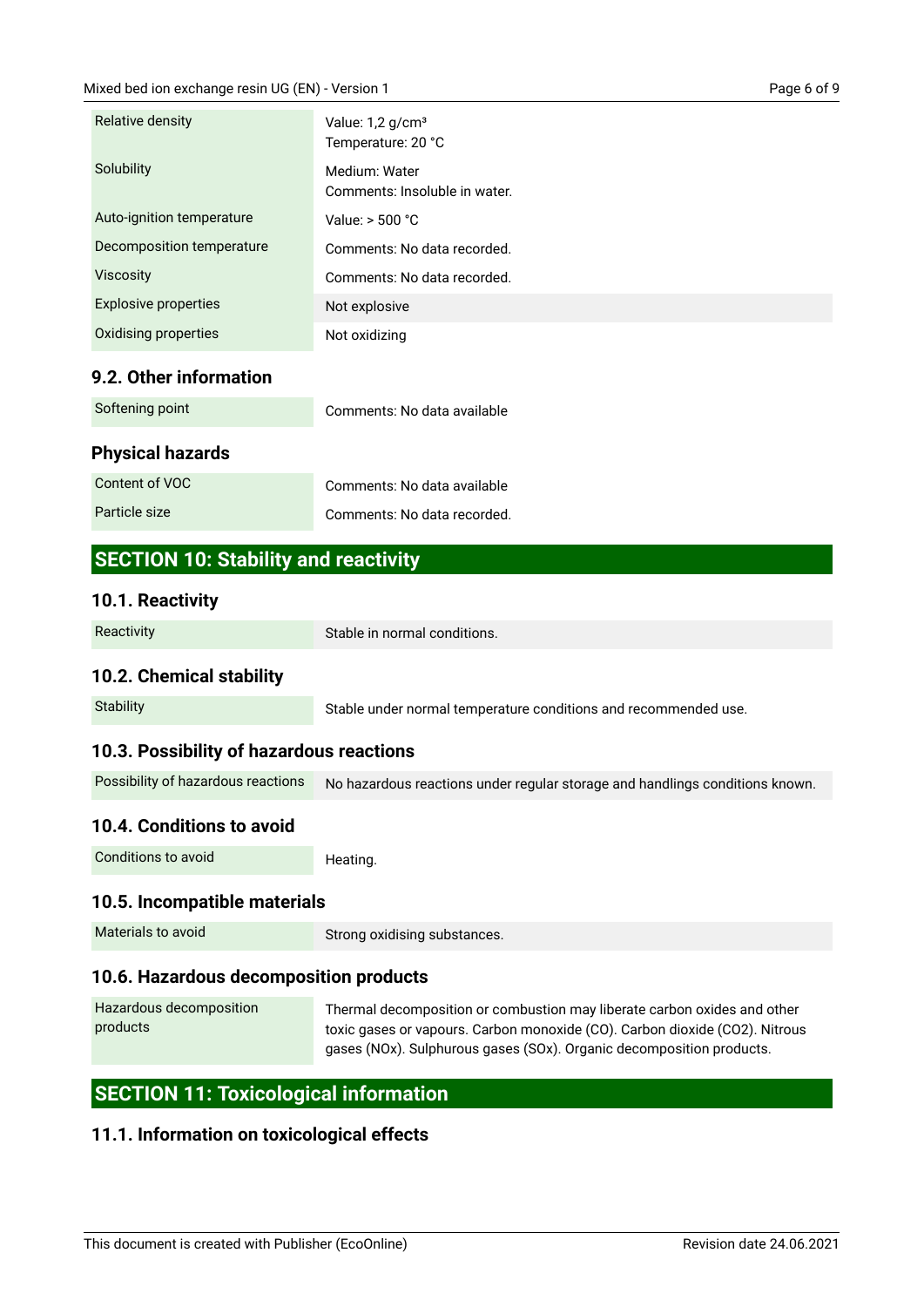#### **Other information regarding health hazards**

| Eye damage or irritation other<br>information                                          | Prolonged contact may cause redness and/or tearing. |
|----------------------------------------------------------------------------------------|-----------------------------------------------------|
| <b>Sensitisation</b>                                                                   | No specific health warnings noted.                  |
| Mutagenicity                                                                           | No specific health warnings noted.                  |
| Carcinogenicity, other information                                                     | No specific health warnings noted.                  |
| Reproductive toxicity                                                                  | No specific health warnings noted.                  |
| Reproductive toxicity, human<br>experience                                             | No specific health warnings noted.                  |
| Assessment of specific target<br>organ toxicity - single exposure,<br>classification   | Not data available, probably no subacute toxicity.  |
| Assessment of specific target<br>organ toxicity - repeated exposure,<br>classification | Not data available, probably no chronic toxicity.   |
| Aspiration hazard, comments                                                            | Technically not feasible.                           |

# **SECTION 12: Ecological information**

#### **12.1. Toxicity**

Aquatic, comments

Based on available data, the classification criteria are not met.

#### **12.2. Persistence and degradability**

| Persistence and degradability | The product is not biodegradable. |
|-------------------------------|-----------------------------------|
| description/evaluation        |                                   |

#### **12.3. Bioaccumulative potential**

The product is not bioaccumulating. Bioaccumulation, evaluation

#### **12.4. Mobility in soil**

Mobility

Not relevant, due to the form of the product.

#### **12.5. Results of PBT and vPvB assessment**

| 12.6. Other adverse effects |                                                           |  |
|-----------------------------|-----------------------------------------------------------|--|
| assessment                  |                                                           |  |
| Results of PBT and vPvB     | This product does not contain any PBT or vPvB substances. |  |

| Ozone depletion potential                 | Comments: Ozone depletion potential not known |
|-------------------------------------------|-----------------------------------------------|
| Photochemical ozone creation<br>potential | Comments: Ozone formation potential not known |
| Global warming potential                  | Comments: Global greenhouse effect not known  |

# **SECTION 13: Disposal considerations**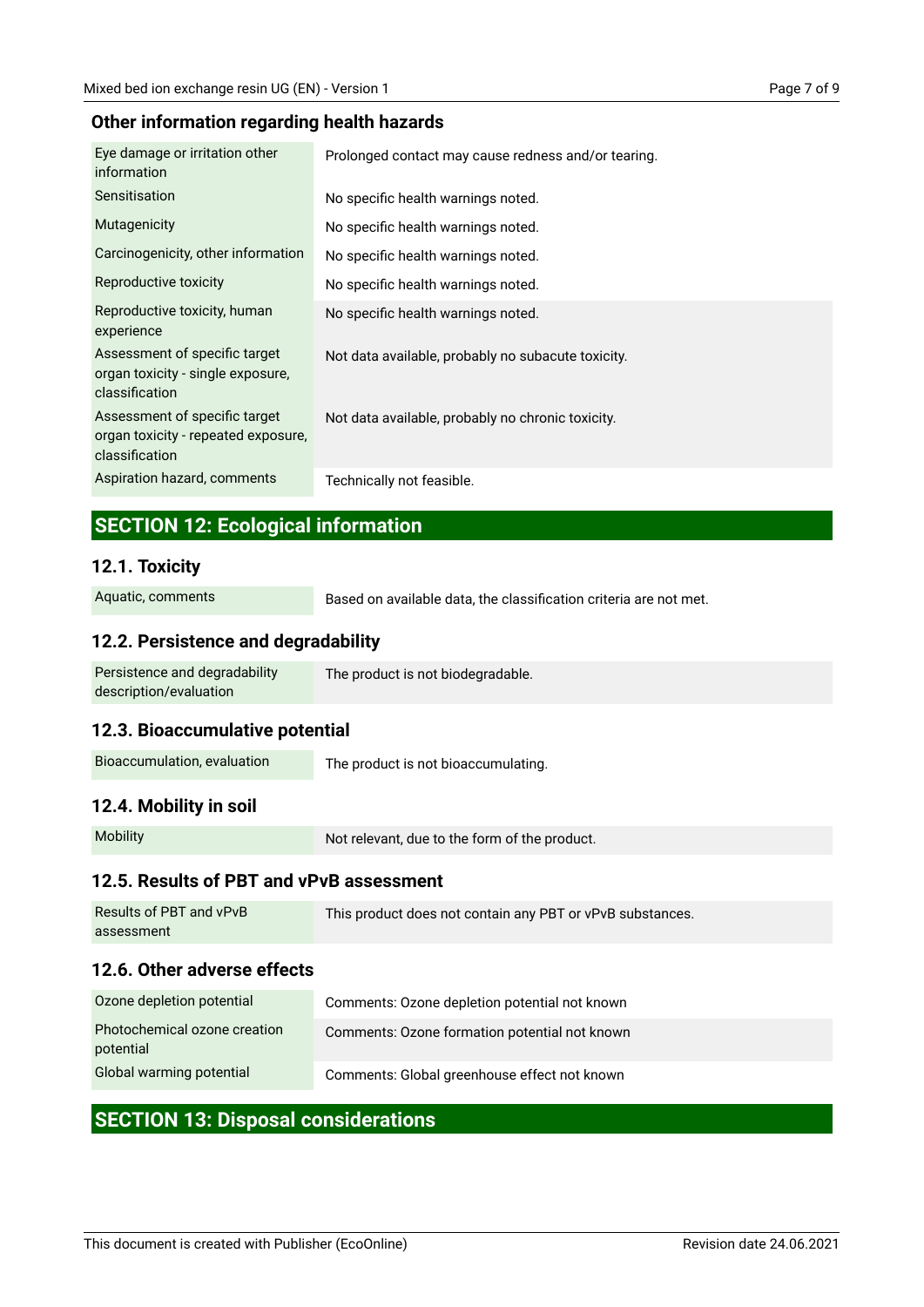| Appropriate methods of disposal<br>for the chemical | Dispose of waste and residues in accordance with local authority requirements.<br>No specific disposal method required. |
|-----------------------------------------------------|-------------------------------------------------------------------------------------------------------------------------|
| EWC waste code                                      | EWC waste code: 190905 saturated or spent ion exchange resins<br>Classified as hazardous waste: No                      |
| <b>EU Regulations</b>                               | European Waste Inventory according to the Decision 2014/955/EU on the list of<br>waste                                  |
| National regulations                                | The List of Wastes (England) (Amendment) Regulations 2005. (SI 2005 No. 895).                                           |

#### **13.1. Waste treatment methods**

# **SECTION 14: Transport information**

#### **14.1. UN number**

| Comments                                                      | No recommendation given.                                                                                             |  |
|---------------------------------------------------------------|----------------------------------------------------------------------------------------------------------------------|--|
| 14.2. UN proper shipping name                                 |                                                                                                                      |  |
| Comments                                                      | No recommendation given.                                                                                             |  |
| 14.3. Transport hazard class(es)                              |                                                                                                                      |  |
| Comments                                                      | No recommendation given.                                                                                             |  |
| 14.4. Packing group                                           |                                                                                                                      |  |
| Comments                                                      | No recommendation given.                                                                                             |  |
| 14.5. Environmental hazards                                   |                                                                                                                      |  |
| Comments                                                      | No recommendation given.                                                                                             |  |
| 14.6. Special precautions for user                            |                                                                                                                      |  |
| Special safety precautions for user                           | No recommendation given.                                                                                             |  |
| 14.7. Maritime transport in bulk according to IMO instruments |                                                                                                                      |  |
| Product name                                                  | No recommendation given.                                                                                             |  |
| <b>Additional information</b>                                 |                                                                                                                      |  |
| <b>Additional information</b>                                 | The product is not covered by international regulation on the transport of<br>dangerous goods (IMDG, IATA, ADR/RID). |  |

# **SECTION 15: Regulatory information**

# **15.1. Safety, health and environmental regulations / legislation specific for the substance or mixture**

EEC-directive

Regulation (EC) No. 1907/2006 and Regulation (EC) 2015/830 Regulation (EC) No. 1272/2008 on classification, labelling and packaging of substances and mixtures.